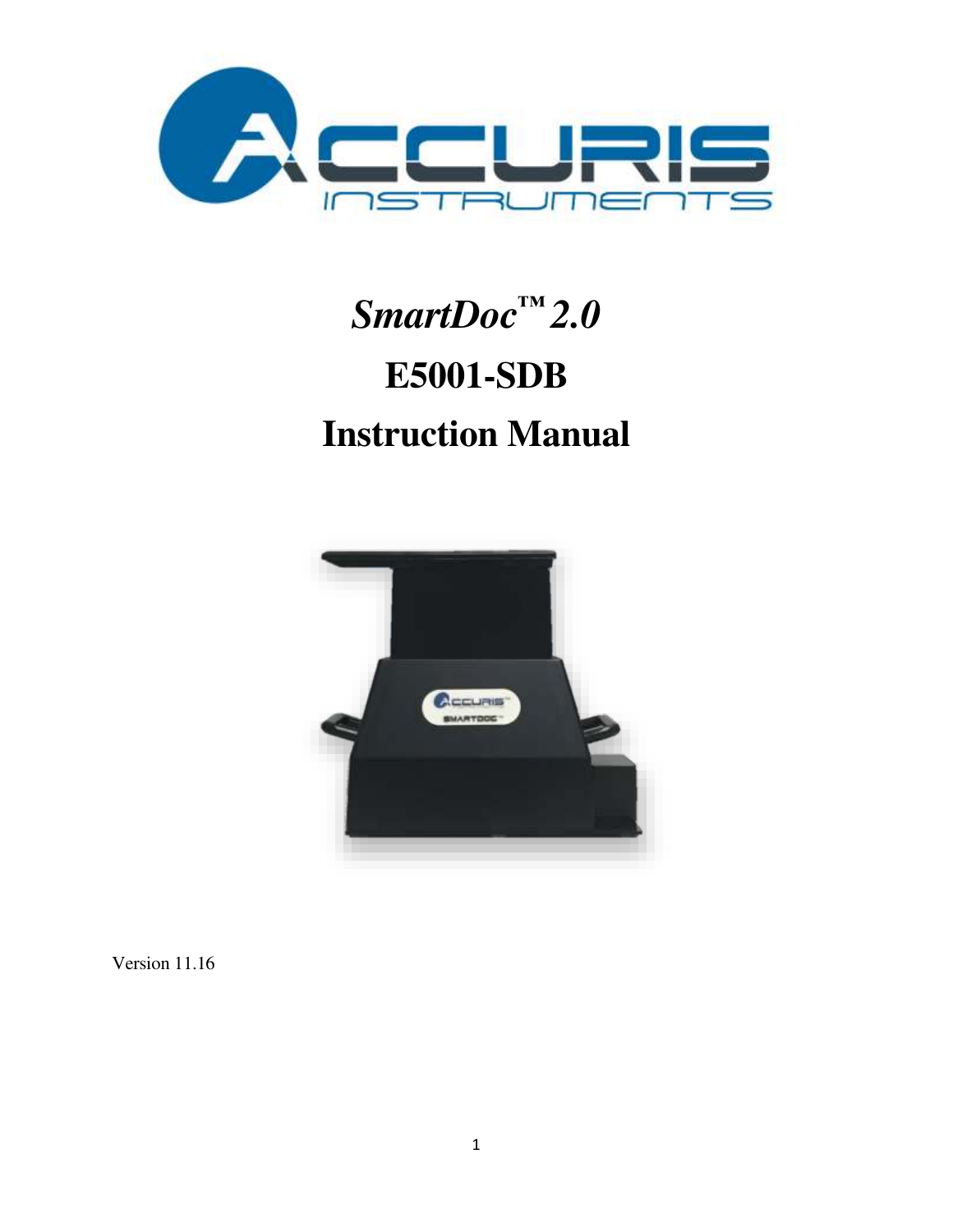# **Table of Contents**

| 6. Gel Viewing and Band Cutting  6 |  |
|------------------------------------|--|
| 7. SmartDoc Photo Filters  6       |  |
|                                    |  |
|                                    |  |
| 10. Accessories and Consumables  8 |  |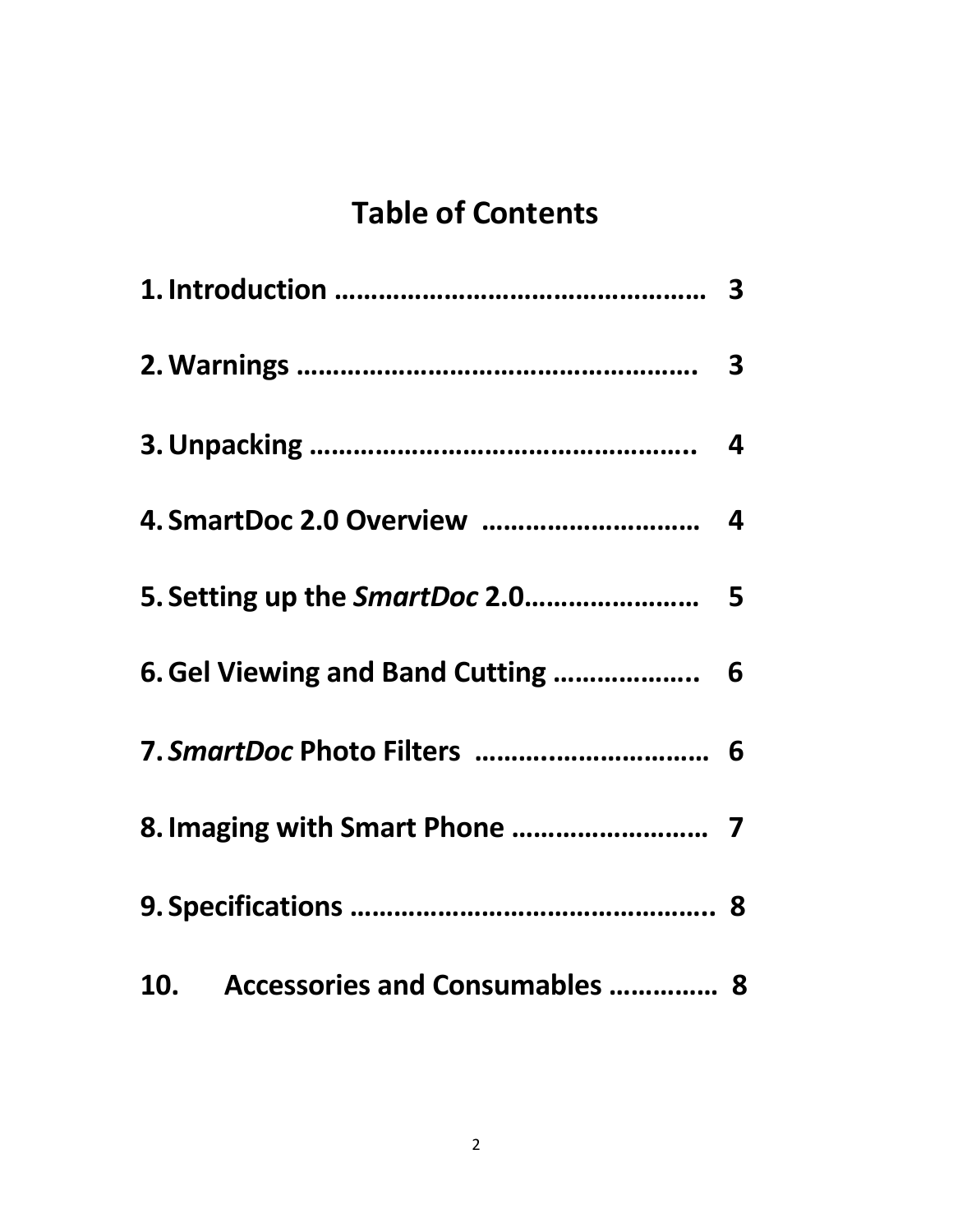### **1. INTRODUCTION**

Congratulations on your purchase of a *SmartDoc 2.0 System*. This innovative and easy to use system allows visualization of stained nucleic acids in electrophoresis gels, and can also be used for capturing high quality photos with a smart phone camera. The blue light illumination system produces intense blue light at a wavelength that is ideal for excitation of most of the common, green stains available of the market, including SYBR™ strains and Accuris™ SmartGlow™ stains. The orange filter cover and orange photo filters included with the system are designed to absorb (block) the blue excitation light allowing only the fluorescing sample light to pass through for visualization by eye, or for capturing gel images using a smart phone or tablet with camera.

 To ensure proper operation and performance from your *SmartDoc System*, please read this manual in its entirety before use.

# **2. WARNINGS**

Read this manual in its entirety before operating the SmartDoc system, and keep the manual for future reference**.** 



**CAUTION:** Although the light emitted from the SmartDoc illumination base is within the visible spectrum, and does not pose the same hazards as UV light, this emitted blue light is very bright. It is not

recommended to look directly at the blue light array (just as we recommend not to stare at the sun.)



**CAUTION:** When working in a laboratory environment, it is always important to properly handle all reagents and chemicals. When using a cell phone for capturing gel images, it is very important not to contaminate the phone with any chemicals or reagents. Using use proper and common laboratory safety practices when working with reagents and gels stained with DNA dye. Always wear gloves, and always change gloves when switching from handling gels, or reagent to use of a cell phone, and vice versa. The SmartDoc System components should be cleaned periodically using mild soap and water or 10% bleach solution for decontamination.



**CAUTION:** If using the SmartDoc enclosure on a UV transilluminator, always use caution to prevent exposure of the skin and eyes to UV light. If working on a UV transilluminator with a viewing surface larger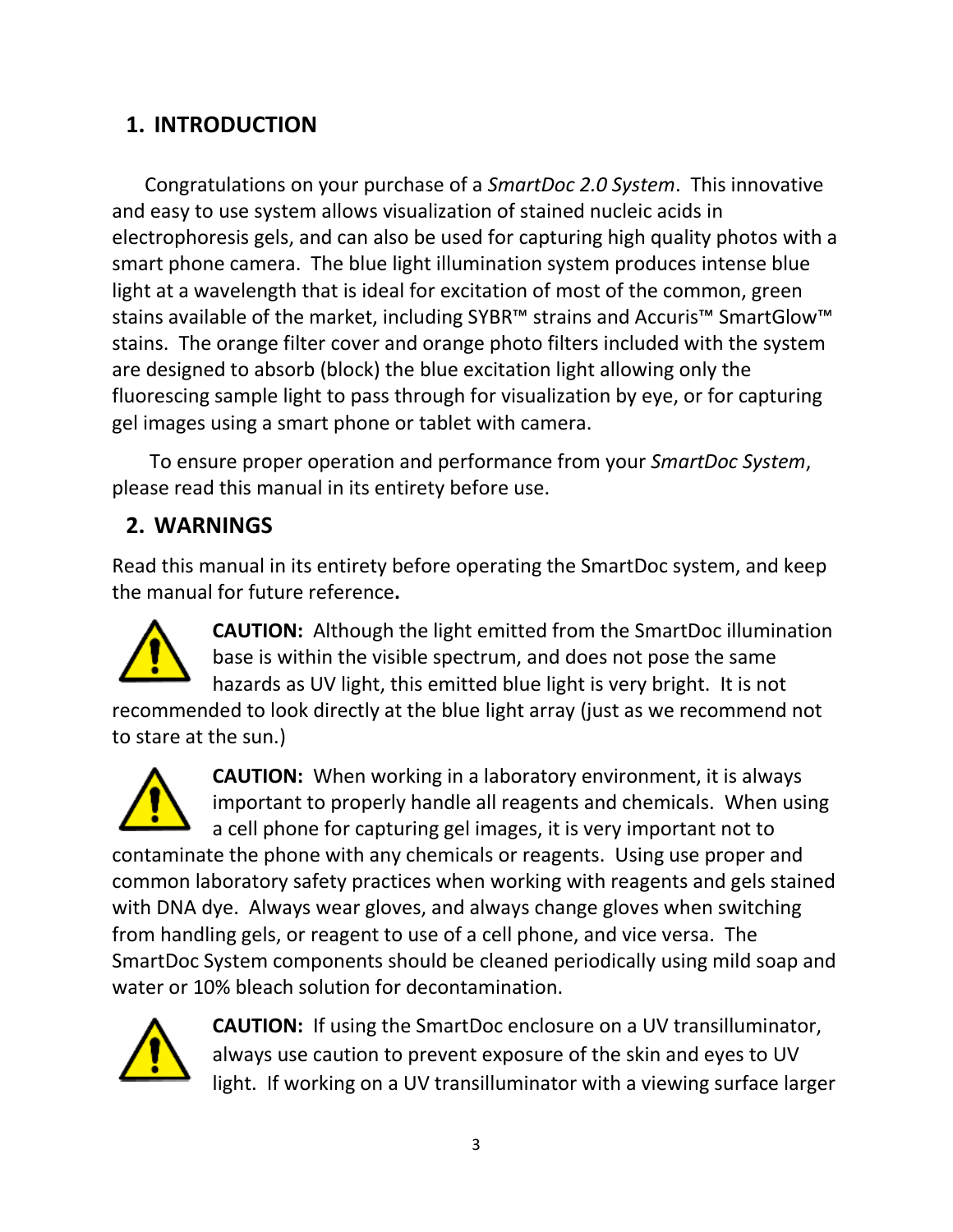than the bottom of the SmartDoc housing, use the E5000-MAT UV Blocking Mat to block UV light from emitting around the edges of the SmartDoc.

#### **3. UNPACKING**

**NOTE**: Always handle the *SmartDoc* system with care.

Carefully remove the system and all accessories from the carton and remove any foam protective pieces. Check for shipping damage. In the event of shipping damage, a claim must be filed with the carrier. Check the contents of the package to make sure you have received all of the parts ordered:

- SmartDoc Imaging Enclosure parts: 1) Main enclosure hood, 2) extending adapter, and 3) top platform for smartphone.
- Orange Photo Filter
- Gel preparation and cutting surface
- Illumination base
- 12 VDC Power Supply with proper cord for local outlet type
- Any additional filters for UV (ordered separately)

If any parts are damaged or missing, please immediately contact Benchmark Scientific Customer Service at 908-769-5555 or email info@benchmarkscientific.com.

#### **IMPORTANT: Save the carton and packing materials for storing and transporting the SmartDoc or returning it for any required servicing.**

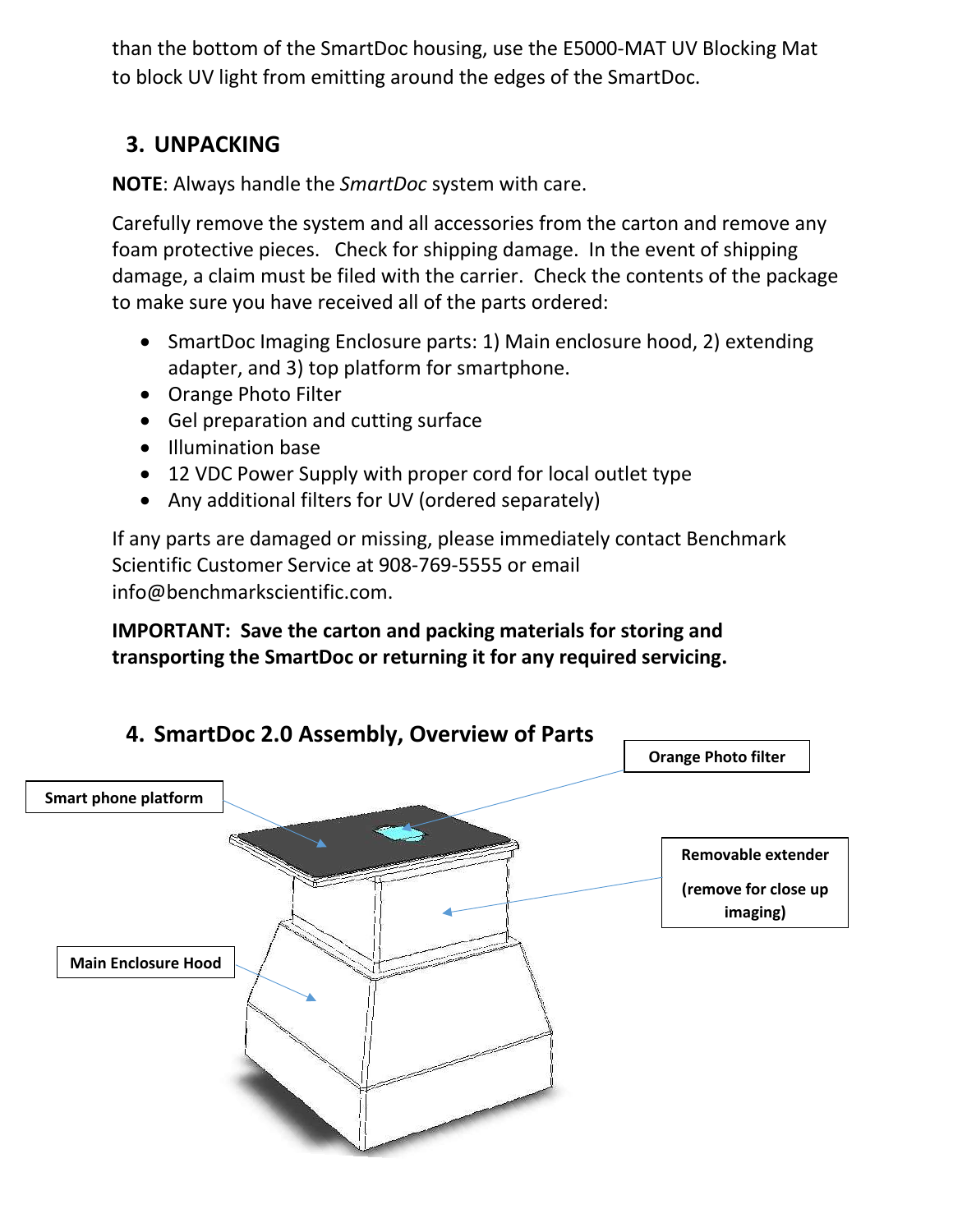

#### **4. SETTING UP THE SMARTDOC**

Assemble the components of the SmartDoc 2.0 System as pictured in section 3 of the manual. Depending on the size of the gels to be imaged, or the desired detail of the image, the extender piece can be connected or removed. The top, smart phone platform piece connects either to the top of the extender or to the top of the main enclosure. These parts will snap together and pull apart with gentle pressure.

Once the top platform, extender and main housing parts are assembled, these can be fit over the illumination base, which in turn fits over the gel preparation surface.

Locate the SmartDoc near an electrical outlet. Plug the appropriate end of the power adapter cord into the 12V DC input jack on the illumination base. Plug one end of the power cord into the adapter box and the other end into a suitable outlet. Press the power switch to check operation of the lights.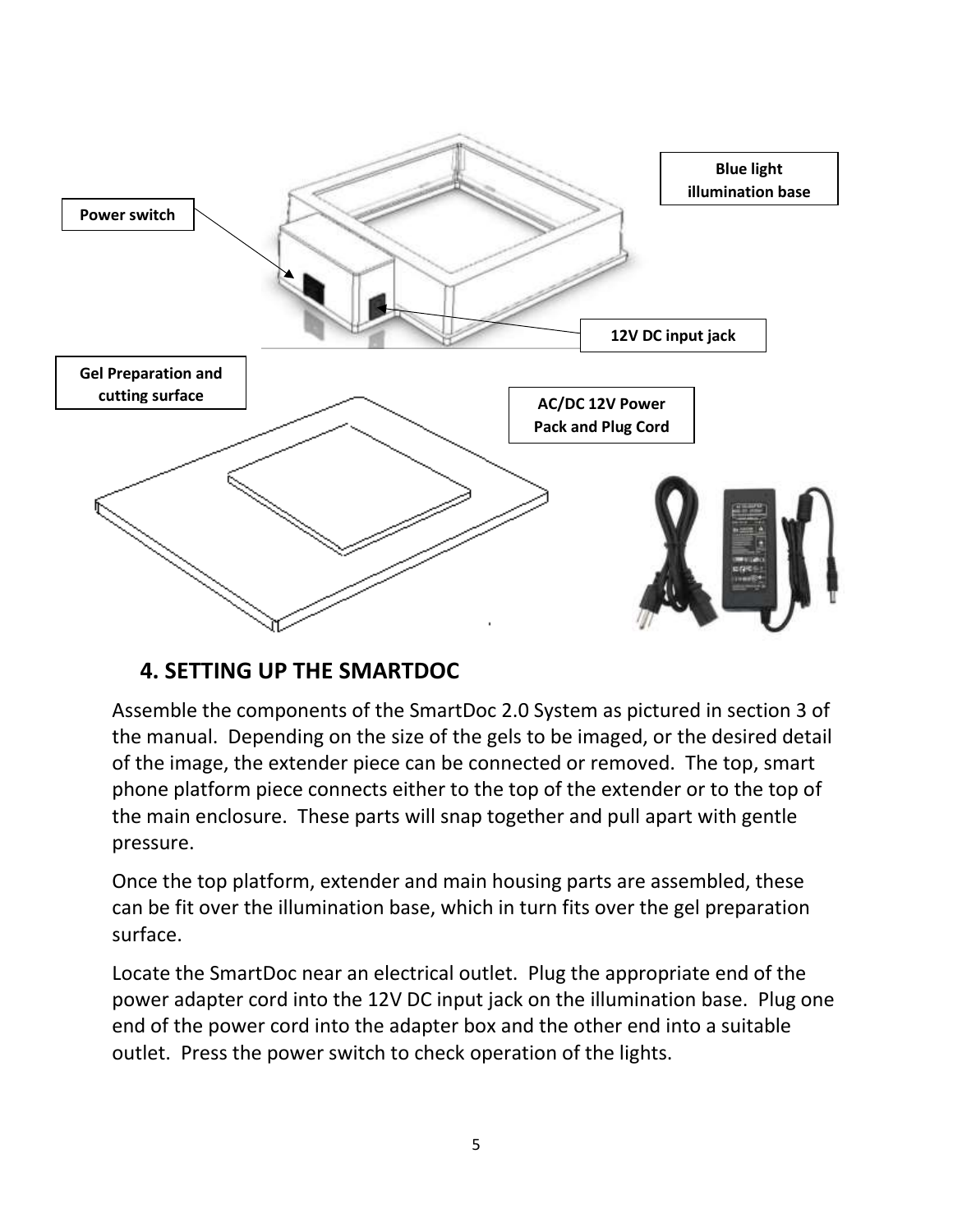**Note:** The SmartDoc uses a timing circuit, and the lights will automatically turn off after 5 minutes. This timer prevents excess heat from building up from the powerful LED lights.

## **5. GEL VIEWING AND BAND CUTTING**

The SmartDoc Illumination Base can be used with the orange filter cover for visualizing stained nucleic acids Gel Viewing separated on agarose or acylamide gels.



- 1. Set the gel preparation platform onto a level lab bench or table.
- 2. Glean the glass surface with alcohol or glass cleaner and allow to dry.
- 3. Carefully place a stained electrophoresis gel onto the square glass surface using care to eliminate bubbles under the gel.
- 4. Note: The maximum sized gel to fit onto the glass surface is 15x15cm, cut away any overhanging edges of the gel if required.
- 5. Place the blue illumination base over the gel preparation platform, taking care that it nests correctly into place.

# **6. SMARTDOC PHOTO FILTERS**



A photo filter is required to capture quality images with the SmartDoc 2.0 system. The orange photo filter, part E5001-ORANGE, is included with the system. This filter blocks the visible blue wavelengths coming from the illumination base or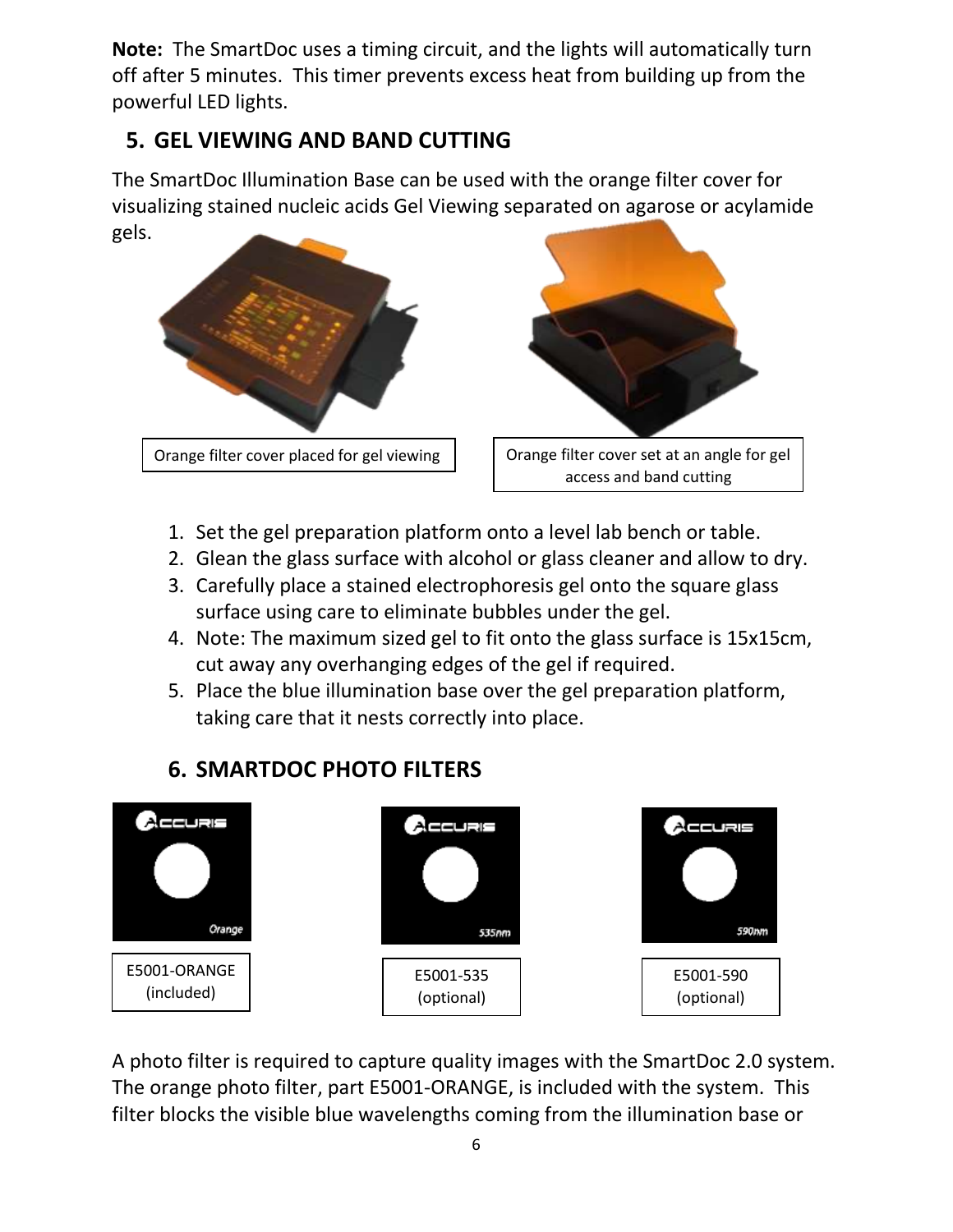other blue light transilluminators and allows through the emission wavelengths from fluorescing nucleic acid stains.

Additional filters are available separately for the SmartDoc and are recommended for using the SmartDoc enclosure on a UV Transilluminator. These glass band pass filters block the UV light so the UV bulbs will not be seen in the images, and they also eliminate background wavelengths from the excitation source.

| E5001-590 | band pass photo filter, 590nm, for imaging EtBR on UV transilluminator        |
|-----------|-------------------------------------------------------------------------------|
| E5001-535 | band pass photo filter, 535nm for imaging green stains on UV transilluminator |



**Caution:** Using the SmartDoc on a UV Transilluminator without an appropriate filter in place can cause eye or skin exposure to UV radiation. The SmartDoc filters effectively block harmful UV radiation,

and should always be properly installed when using UV illumination.

#### **7. GEL IMAGING WITH THE SMART DOC**

The SmartDoc 2.0 Illumination base produces visible blue light with peak output of 465nm for excitation of common nucleic acid stains. Compatible stains include Accuris SmartGlow™ PS (Pre Stain), SmartGlow™ LD (Loading Dye), SYBR® Green I and II, SYBR® Safe, SYBR® Gold, Gel Star, Gel Green, and Green Glo™.

- 1. Set the gel preparation platform onto a level lab bench or table.
- 2. Glean the glass surface with alcohol or glass cleaner and allow to dry.
- 3. Carefully place a stained electrophoresis gel onto the square glass surface using care to eliminate bubbles under the gel.
- 4. Note: The maximum sized gel to fit onto the glass surface is 15x15cm, cut away any overhanging edges of the gel if required.
- 5. Place the blue illumination base over the gel preparation platform, taking care that it nests correctly into place.
- 6. Place the SmartDoc imaging enclosure over the illumination base.
- 7. Insert the E5001-ORANGE filter into place on the top platform. The side with the Accuris logo should be facing up.
- 8. Place a smartphone face down onto the top platform, and align the camera lens with the filter.
- 9. Press the power switch on the illumination base to turn on the blue LEDs.
- 10. Select the Camera Mode on your Smart Phone, and turn off the flash setting. When properly positioned, the gel will be seen in the device's display screen. Focus as required.
- 11. If required, remove or insert the extender piece to maximize the image size